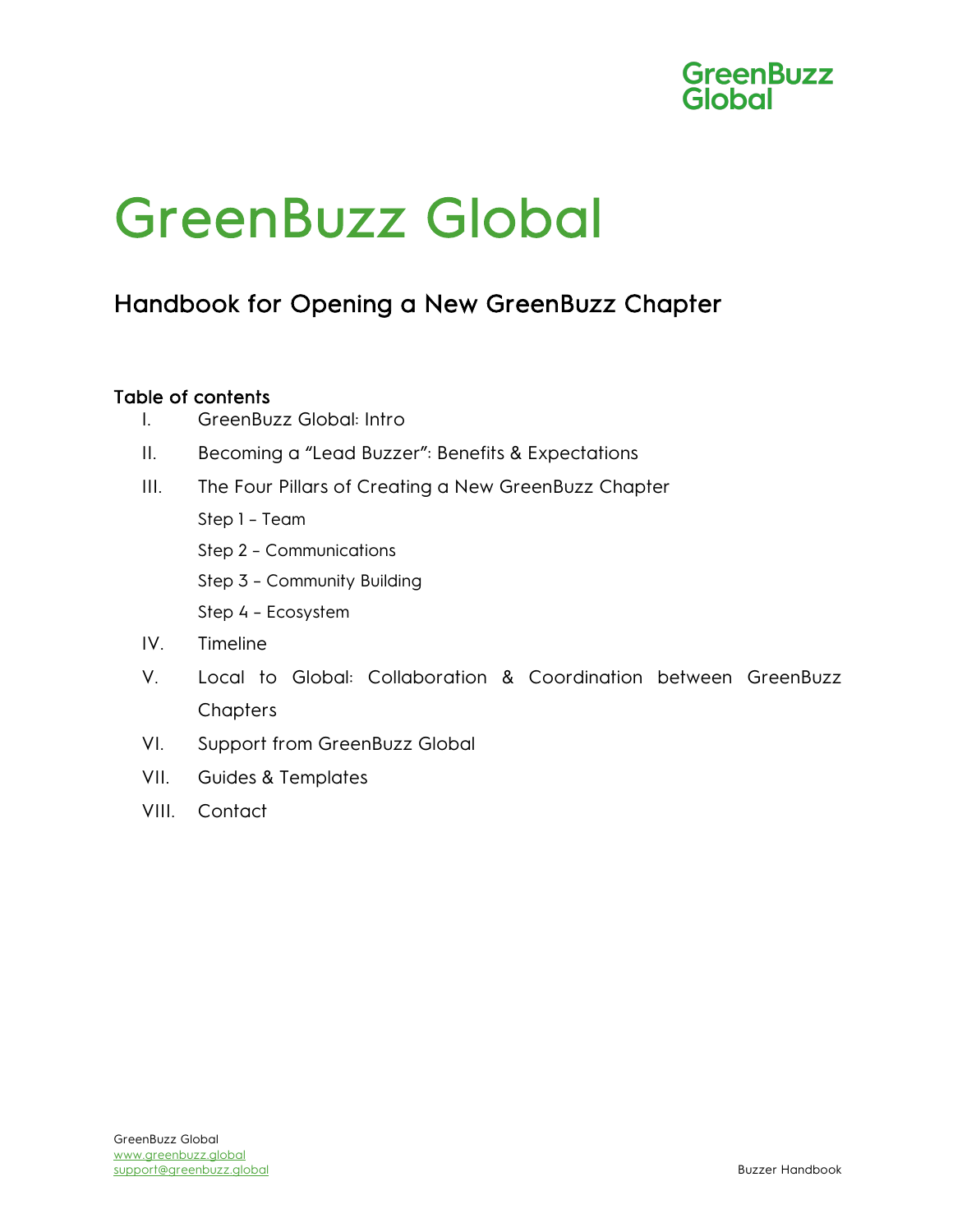

## I. Intro - GreenBuzz Global

#### GreenBuzz is a global movement, and its **community leads the way** into a future where sustainability is the new normal in business.

GreenBuzz was first established in Zurich in 2010 by **Falko Paetzold**. Its community has continuously grown and consists of sustainability professionals from across different sectors, with diverse fields of expertise. GreenBuzz is giving its community members the needed tools, knowledge, inspiration and skills to be effective in driving sustainability forward within their organisations.

Companies around the world are facing many of the same problems with regards to sustainable development, as captured in the United Nations' Sustainable Development Goals (SDGs). We need a global community, with combined forces, knowledge and ideas, to tackle the world's most pressing issues.

#### Concretely, GreenBuzz Global:

- Enables knowledge-sharing across different sectors and borders.
- Inspires and motivates its members.
- Is a launchpad for sustainability initiatives.
- Builds communities through peer-to-peer and networking events & workshops.

#### Our Vision

Sustainability is the new normal in business.

#### Our Mission

Connecting changemakers to drive environmental, social and economic sustainability in business.

#### What we are not

- We are not educators
- We are not an activist movement
- We are not politically involved

#### Our USPs

- We invest in people and are therefore focused on individuals rather than companies
- We are professional but still personal
- We are cross-sectoral and do not limit our activities to a specific business sector
- We have a highly diverse and professional network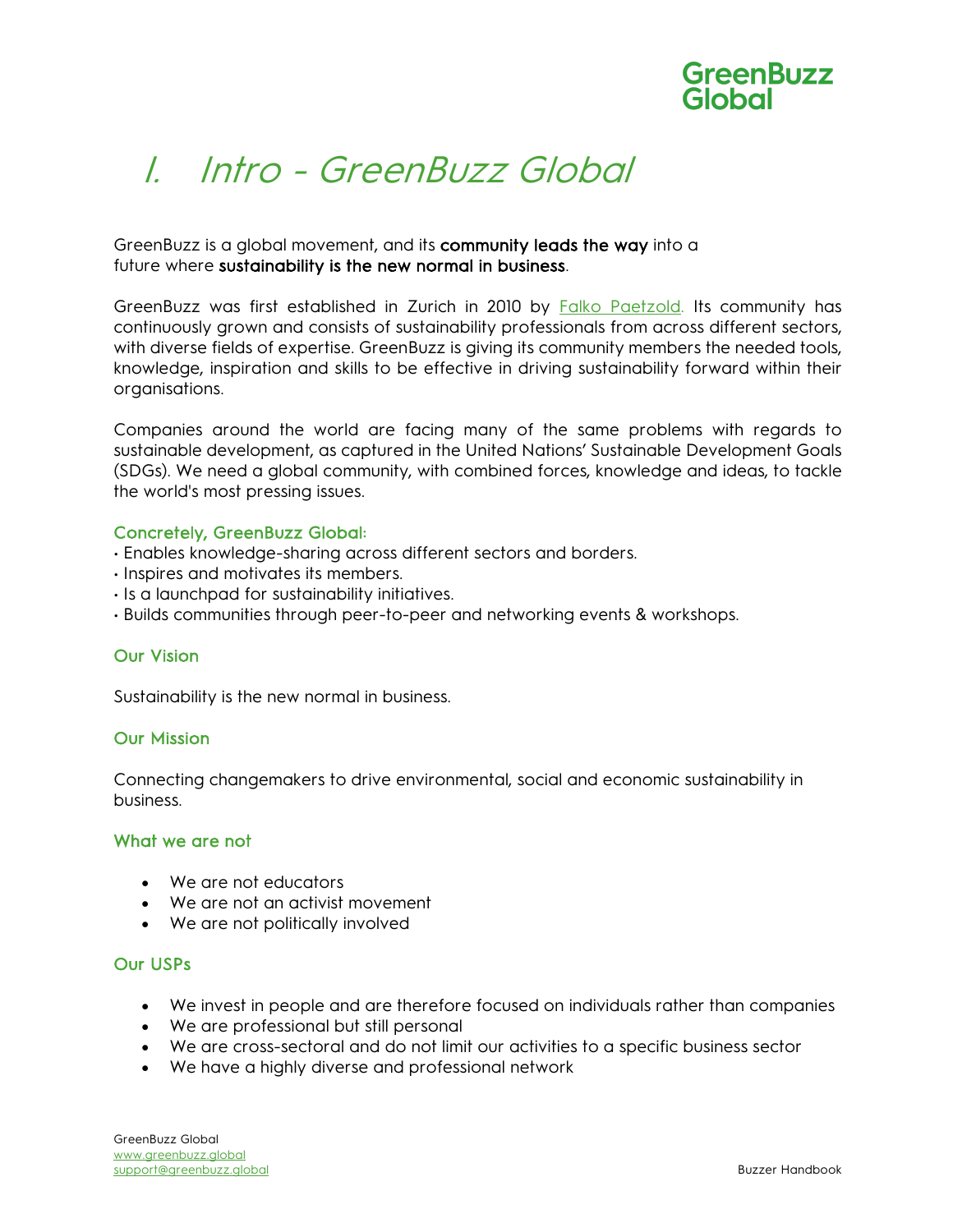## II. Becoming a 'Lead Buzzer': Benefits, Expectations & Roadmap

Each GreenBuzz chapter will build their own local team of buzzers. The team is built and led by one or several 'Lead Buzzer(s)'. As a Lead Buzzer you enjoy certain benefits; however, the role also requires a high level of (time) commitment, especially in the beginning.

#### **Benefits**

- Becoming part of a global movement meant to mainstream sustainability inside and across borders.
- Being recognized as a key player in this global initiative and to leverage the network and experience of Green Buzz Global for personal branding purposes.
- Having access to a cross-border network of professionals, entrepreneurs and sustainability actors.
- Having access to a vast body of knowledge about a wide variety of sustainability topics. Further your personal and professional development and growth through networking, knowledge building, trainings and events.
- Playing a meaningful role in growing a network of sustainability enthusiasts, through which brilliant ideas, initiatives and business can arise.

#### **Expectations**

#### As the 'Lead Buzzer' you should:

- Have a strong, intrinsic motivation for and interest in sustainability in business & sustainable development.
- Be familiar with the local sustainability scene and main local players.
- Have an extensive network of people online and offline.
- Have an entrepreneurial mindset, make decisions by yourself in the interest of the whole organization and be a complete self-starter.
- Act autonomously and decide freely what is best for the local GreenBuzz Chapter's development.
- Be highly transparent in your commitment and be able to build a self-sustainable local chapter through fundraising, sponsors and partnerships, memberships, learning & development programs.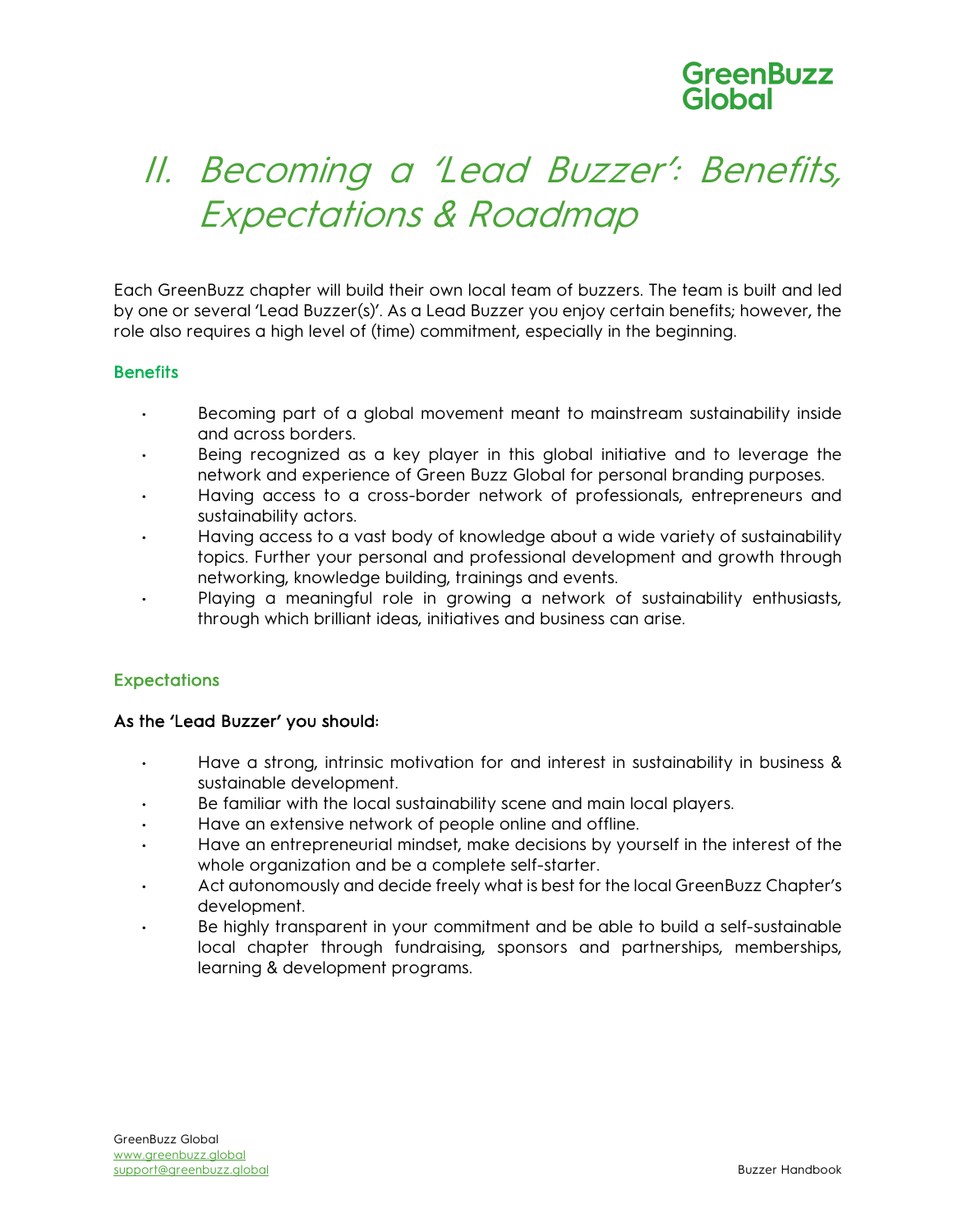



#### A rough Roadmap as a reference for you as the Lead Buzzer: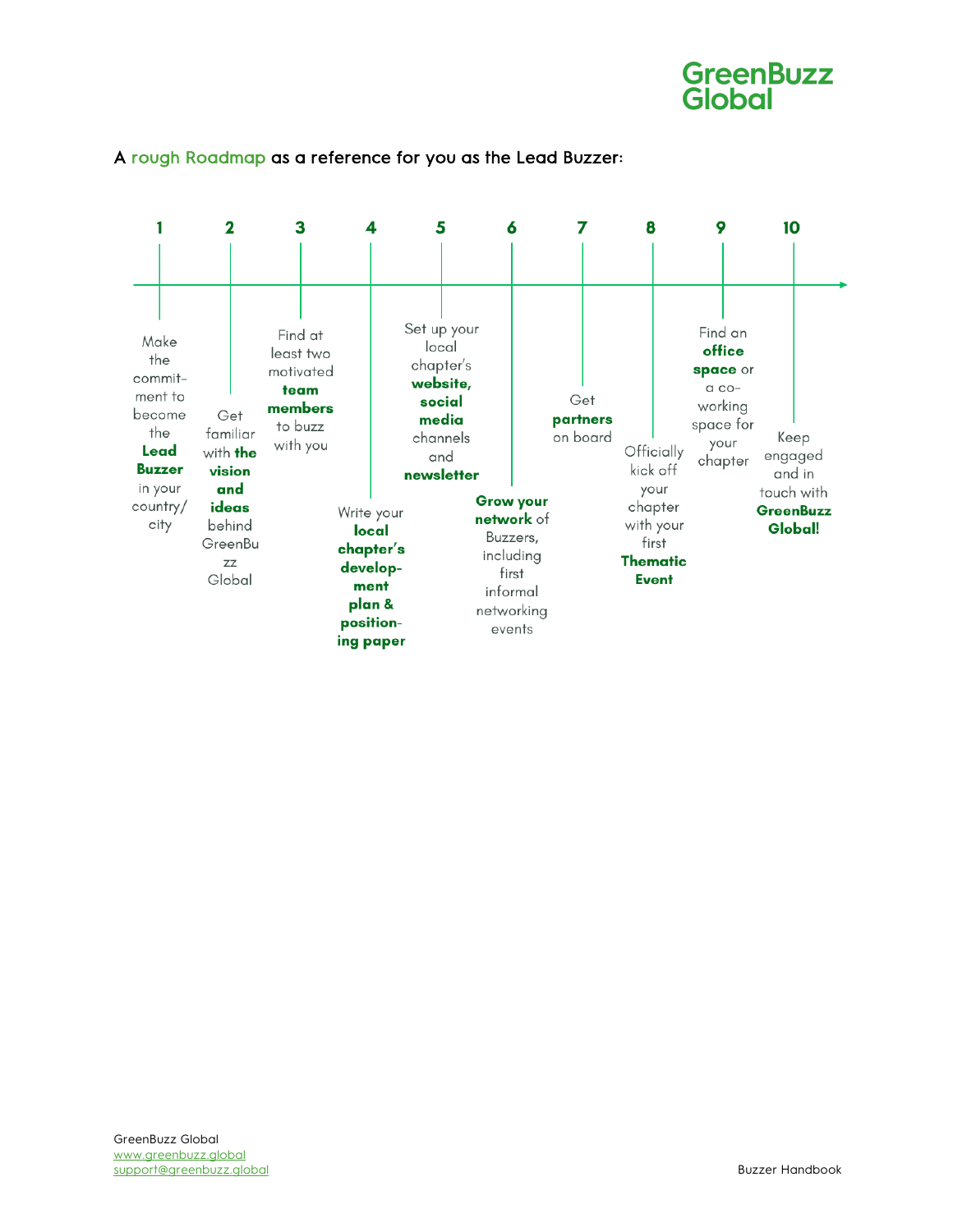## III. The Four Pillars of Creating a New GreenBuzz Chapter

Step 1 – Team Step 2 – Communications Step 3 – Community Building Step 4 – Ecosystem

\*Note: Steps 1 and 2 are interlinked and parts of them happen simultaneously.

#### Step 1 – Team

Your chapter's success will be dependent, at least in the beginning, on dedicated people working with you on a voluntary basis. A business model with paid employees can be developed over time. Volunteer positions at GreenBuzz require multiple skills (networking, social media, event organizing, research, etc.) and a time commitment, so ideally you can share the workload, responsibility and fun with like-minded and motivated people from your network.

A strong GreenBuzz Chapter depends on a strong team, and it is a logical first step to identify the people that will lead and engage the local network.

Find a role description of a GreenBuzz volunteer in the list of Templates below.

After 4-6 months, your team should at least have the following positions filled:

Team Member(s) 1: 1-2 Lead Buzzers Team Member 2: Events Manager Team Member 3: Communications Lead

After 6-12 months, your team could expand and have the following positions filled (on top of the ones mentioned above):

Team Member 4: Partnerships Manager Team Member 5: Memberships / Community Manager Team Member 5: Content Creator / Photographer Team Member 6: Admin / IT support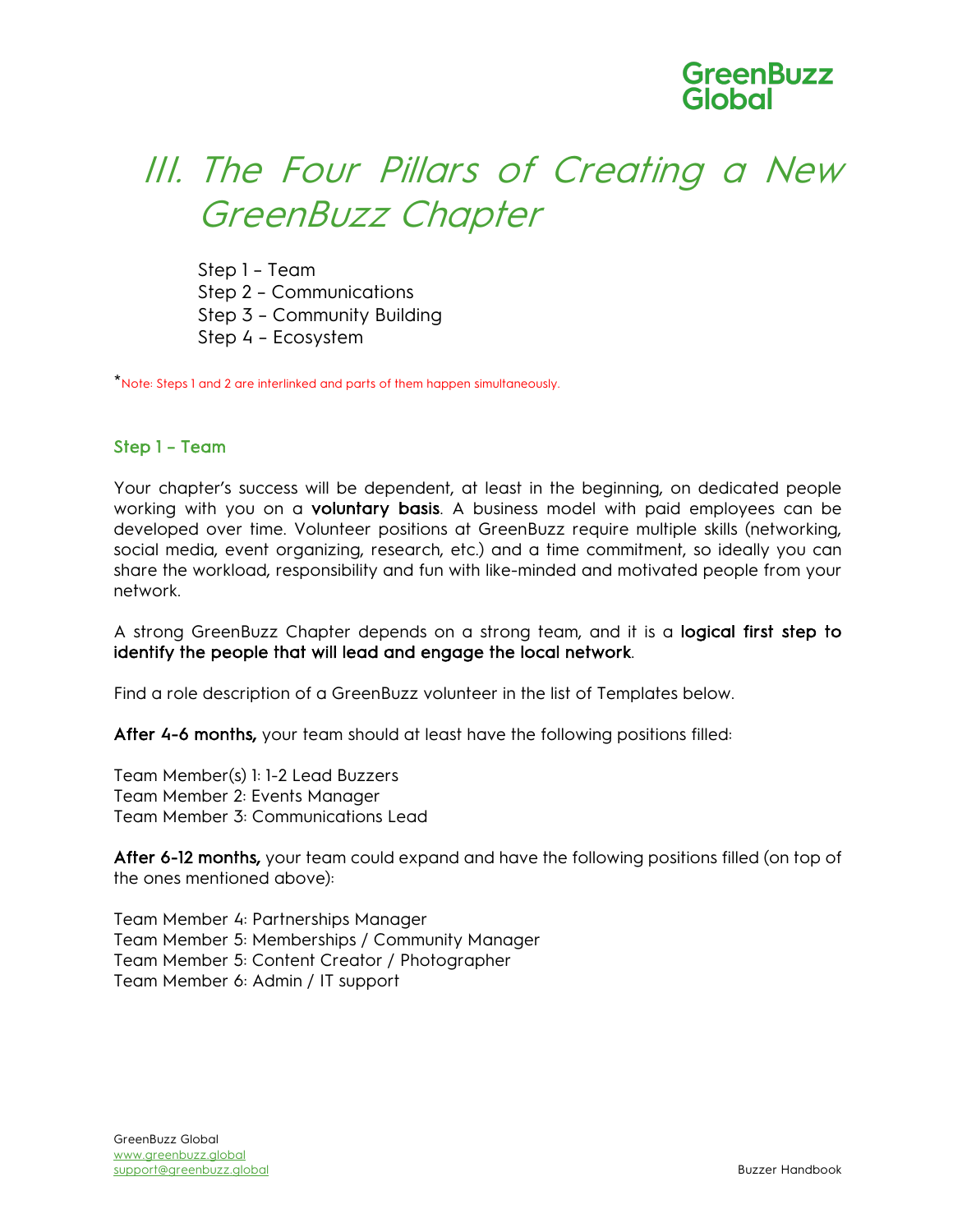

#### TIP! MOST LIKELY WAYS TO FIND YOUR TEAM:

WHERE: Your Own Networks, Universities, CSR departments of Companies, NGOs, Impact driven companies and entrepreneurs

HOW: You may want to create a flyer that is suitable for your chapter. Please share it with your own network. Talk about it at events.

MOTIVATION: Make sure that they understand the impact of this role and what long term benefits it creates in the community.

PROFILE: Look for people who understand working for the greater good and who are passionate about ethics, sustainability, climate change. Note that their professional experience and/or educational background does not necessarily have to be in sustainability. Their personal drive and passion for sustainability is always the most important asset to bring to the table.

#### Step 2 – Communications

As your local GreenBuzz chapter will be part of GreenBuzz Global, it is important that your messaging, communications and visual identity are in line with GreenBuzz Global. You can find a complete Communications Kit, including fonts, colour codes and logos, under VI Guides & Templates.

#### Corporate Identity (find them in the Comms Kit in VI Guides & Templates)

For all your external communications, you are required to use the GreenBuzz font, colours and logos.

- Font: Hurme Geometric Sans 1
- Colour(s): #28A537
- Logo(s): Will be provided by GreenBuzz Global once your chapter is set up

#### **Website**

Each chapter is responsible to set up their own website using a similar template as all the chapters. There are tools (such as WIX) that are template-based and are fairly easy to set up websites with. However, if you choose to set up your website with Wordpress, you can find a document containing an essential Wordpress Training in VI Guides & Templates. Each chapter will be responsible for maintaining and updating their own websites, which is why it makes sense to find a team member who is experienced with websites or has the right connections early on.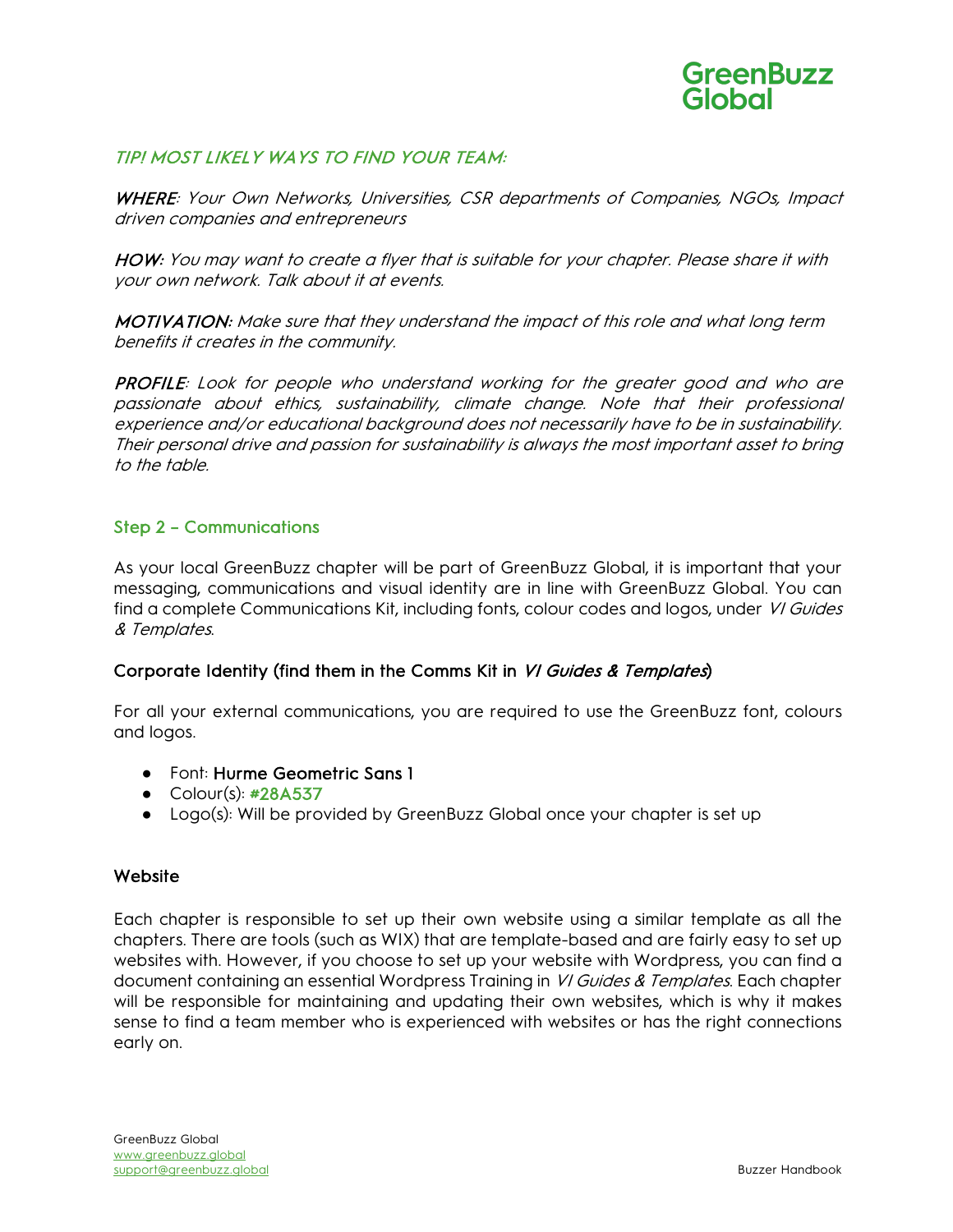

#### Social Media

- LinkedIn / Xing
- Twitter
- Facebook
- Instagram
- TikTok

Which social media channel works best in your region/country to attract people in the sustainability scene can vary. At GreenBuzz Zurich, for example, the best working social media platform has proved to be LinkedIn, and secondly, Instagram. However, as we are a network focused on business, platforms like TikTok might make less sense.

#### **Newsletter**

● Mailchimp

Within the first 4-6 months, you should set up a newsletter for your local chapter. We recommend that you use Mailchimp for your newsletters and mailing list management. You can find a guide on how to create a newsletter on Mailchimp with  $A/B$  testing in VI Guides & Templates.

#### Communication Partners

Make sure to look for communications partners early on. They can help you build up a community and expand your reach and visibility. Communication partners can, for example, be organizations or networks that have similar values and goals.

#### Ticketing Platform

We recommend that you use Eventbrite to post your events and sell tickets. The reason we use an external platform for our events is because we cannot sell tickets directly from our website. If you want to invest in upgrading your website at some point, so that you can implement a ticketing plugin, you are welcome to do so. For the time being, you can use Eventbrite. Create a connection between Eventbrite and your website so that your events are also listed on your website. In *VI Guides & Templates*, you can find a guide on how to publish events online.

You are, of course free, to use another ticketing platform if you find a better option for you.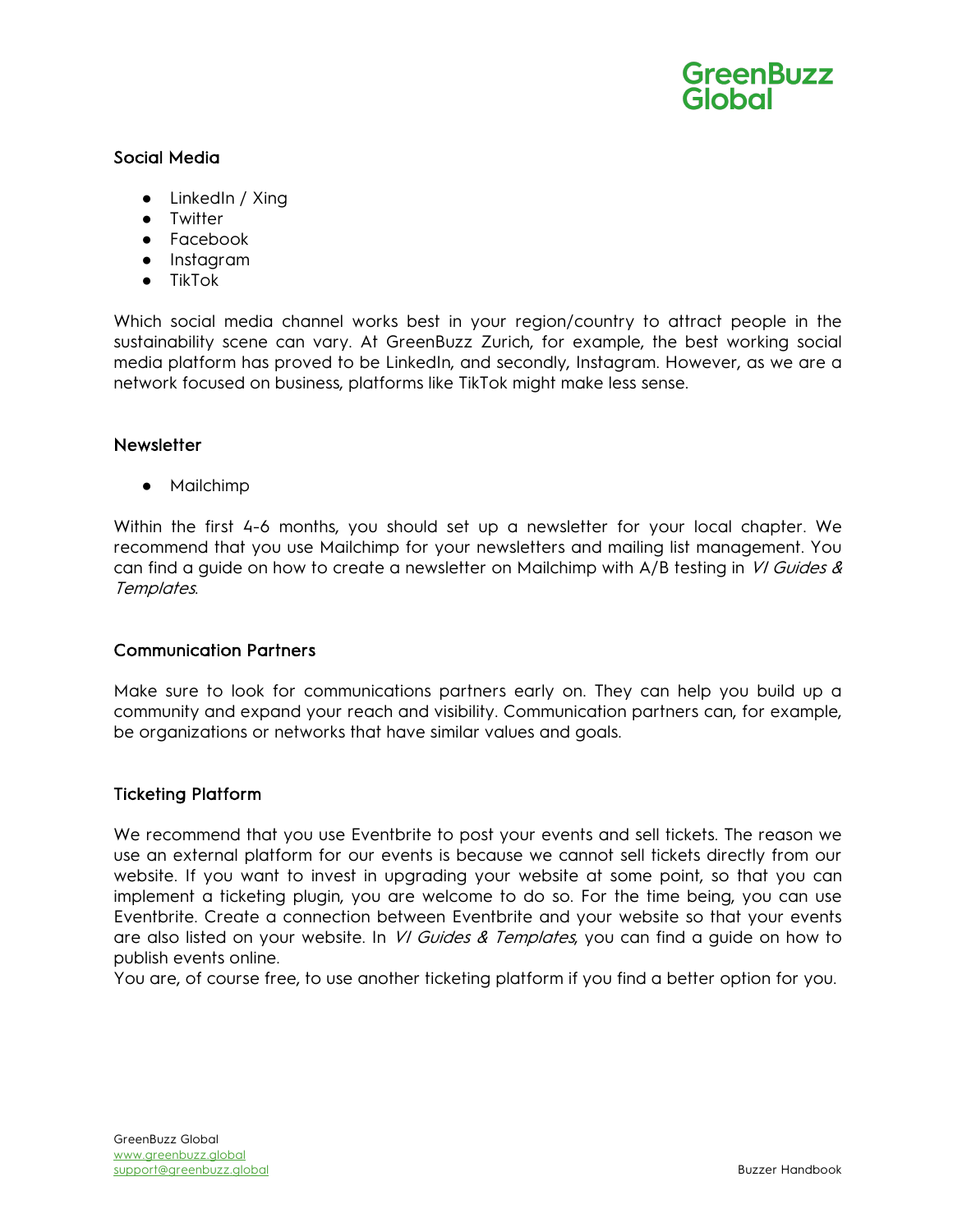#### Step 3 – Community Building

#### PILLARS OF COMMUNITY BUILDING

| <b>CONTENT</b>                                       | <b>PEOPLE</b>                                                                                                                           | <b>VIBE</b>                                                                                                                                                          |
|------------------------------------------------------|-----------------------------------------------------------------------------------------------------------------------------------------|----------------------------------------------------------------------------------------------------------------------------------------------------------------------|
| <b>EVENTS</b><br><b>BLOG/WEBSITE</b><br>SOCIAL MEDIA | <b>MEMBERS</b><br>EXTENDED<br><b>NETWORK</b><br>(PARTNERS,<br>SPEAKERS)<br><b>CO-CREATION OF</b><br><b>CONTENT AND</b><br><b>TOPICS</b> | <b>GENERAL</b><br><b>ATMOSPHERE</b><br><b>KNOWLEDGE</b><br><b>SHARING</b><br><b>TRUSTORTHY &amp;</b><br><b>RESPONSIVE</b><br><b>COMMUNICATION</b><br><b>CHANNELS</b> |

Events and quality content are key to an organic community building process. You can find more information about how to organize a successful GreenBuzz Event and our event formats in VI. Guides & Templates.

We recommend organizing events that are most relevant and topical for your local community. If, at this point, you do not know yet what is best for your local community, you can begin with a few general and informal events at the beginning that gather more speakers for different topics and ask feedback from your community to further improve content and structure.

Set up a bi-directional channel with your community. Let them contact you but also always ask for feedback or co-create relevant content. Develop a culture of collaboration, in which people promote each other and encourage each other.

Ask regularly for content from your members and share it with the network: news; local or global updates in the sustainability scene; interesting projects that need support, new policies that affect the sector etc. At GreenBuzz Zurich, for example, we have built up a team of 'Topic Lead volunteers'. Each Topic Lead has expert knowledge and experience in one particular field (e.g. renewable energy, sustainable agriculture, circular economy, sustainable finance etc.). Thanks to them, the Zurich chapter stays up to date on the most important trends and topics in each field.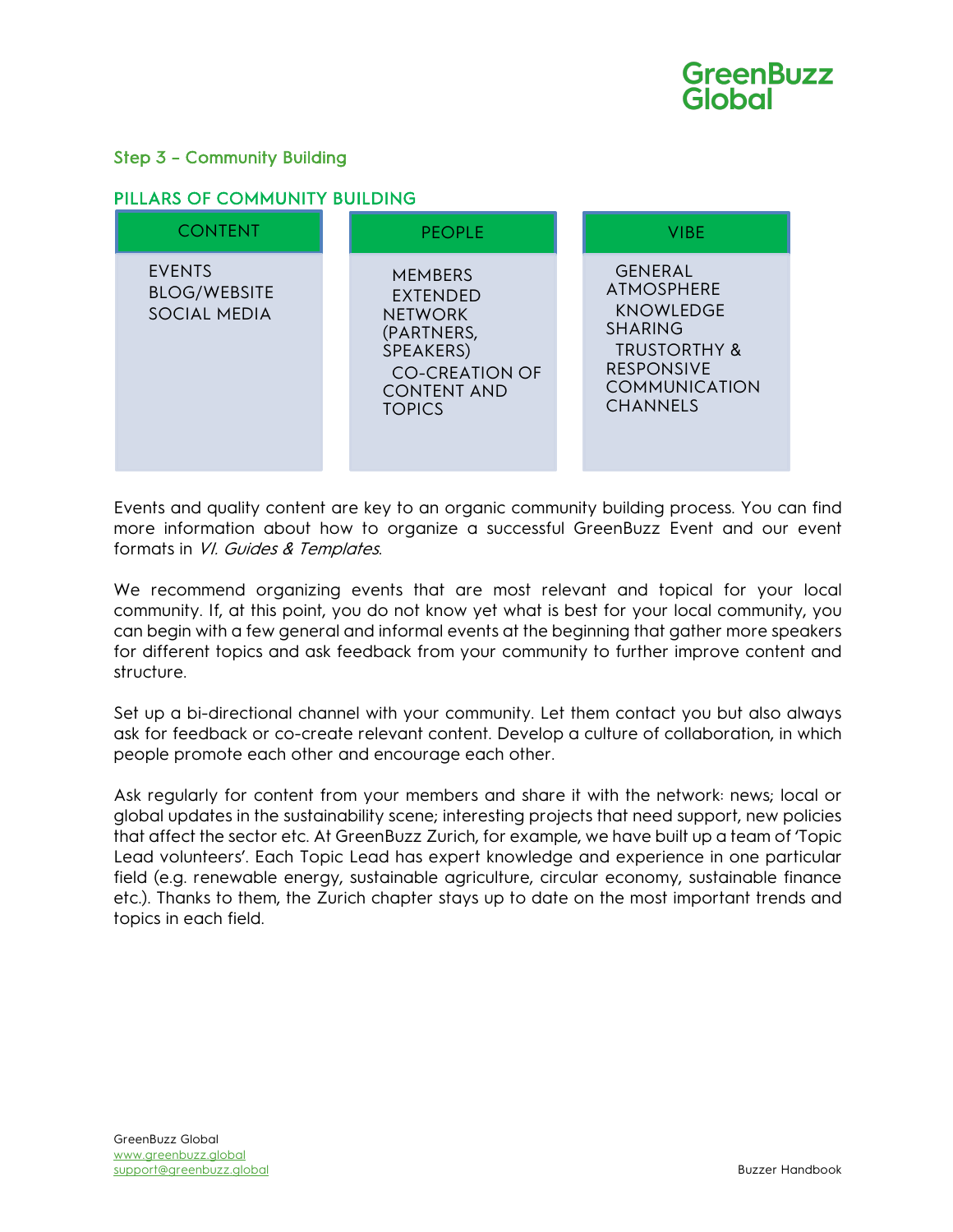

#### Step 4 – Ecosystem

To be able to start a successful local GreenBuzz Chapter, you will first have to understand your local sustainability scene and ecosystem. It is highly recommended to research and analyze the scene and subsequently write a positioning paper.

- Identify partner venues & co-working spaces who are interested to host events
- Make contacts with relevant networks (e.g. Professional Association; Business Associations; Companies; Governments and Policymakers, Academia, Impact Investor Networks; Local Chambers of Commerce etc.)
- Invite individuals and companies to follow our social presence
- Create a map of local stakeholders and see how you can engage them in the community (as speakers, mentors, experts, etc.)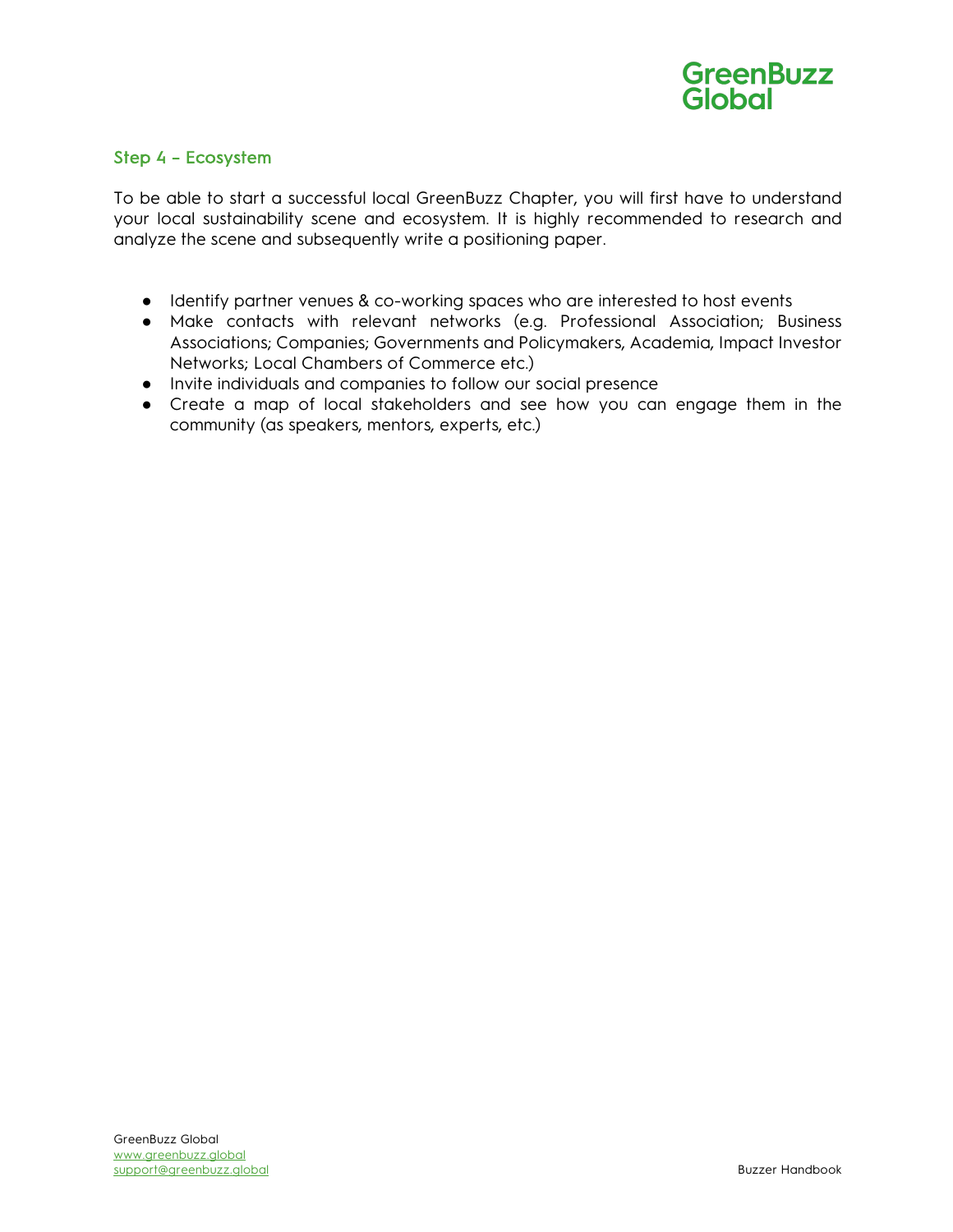## IV. Timeline\*

\*This timeline is meant to be used as a guideline only and can vary, depending on local circumstances.

#### First 2-4 months:

- Understand the GreenBuzz vision, mission & values
- Research and define your local sustainability ecosystem
- Write a positioning paper for your chapter 'What is the focus of your local GreenBuzz chapter?'
- Set up your local team
- start to set up your communication channels (website, social media, newsletter)

#### First 4-6 months:

- Expand your team and do the onboarding
- plan and organize your first 1-2 informal networking events
- start to build a local community of sustainability professionals
- Finalize your communications setup (website, social media, newsletter etc.)

#### First 6-10 months:

- Plan and execute your big kick-off 'Thematic Event'
- Decide on a membership model for your local chapter (see example of GreenBuzz Zurich)
- **•** Grow your membership base

#### First 12 months:

● Find strong and local partners to work with long-term (partnerships for venues, caterings, content - in-kind donations, office space you can use)

#### First 2 years:

- Expand and diversify your event offering
- grow your membership base / community
- establish a legal entity for your local chapter (association, NGO, formal group)
- Establish 1-2 strong main partnerships
- Find an office space for your chapter
- Optionally look at becoming financially self-sustaining with a paid operational team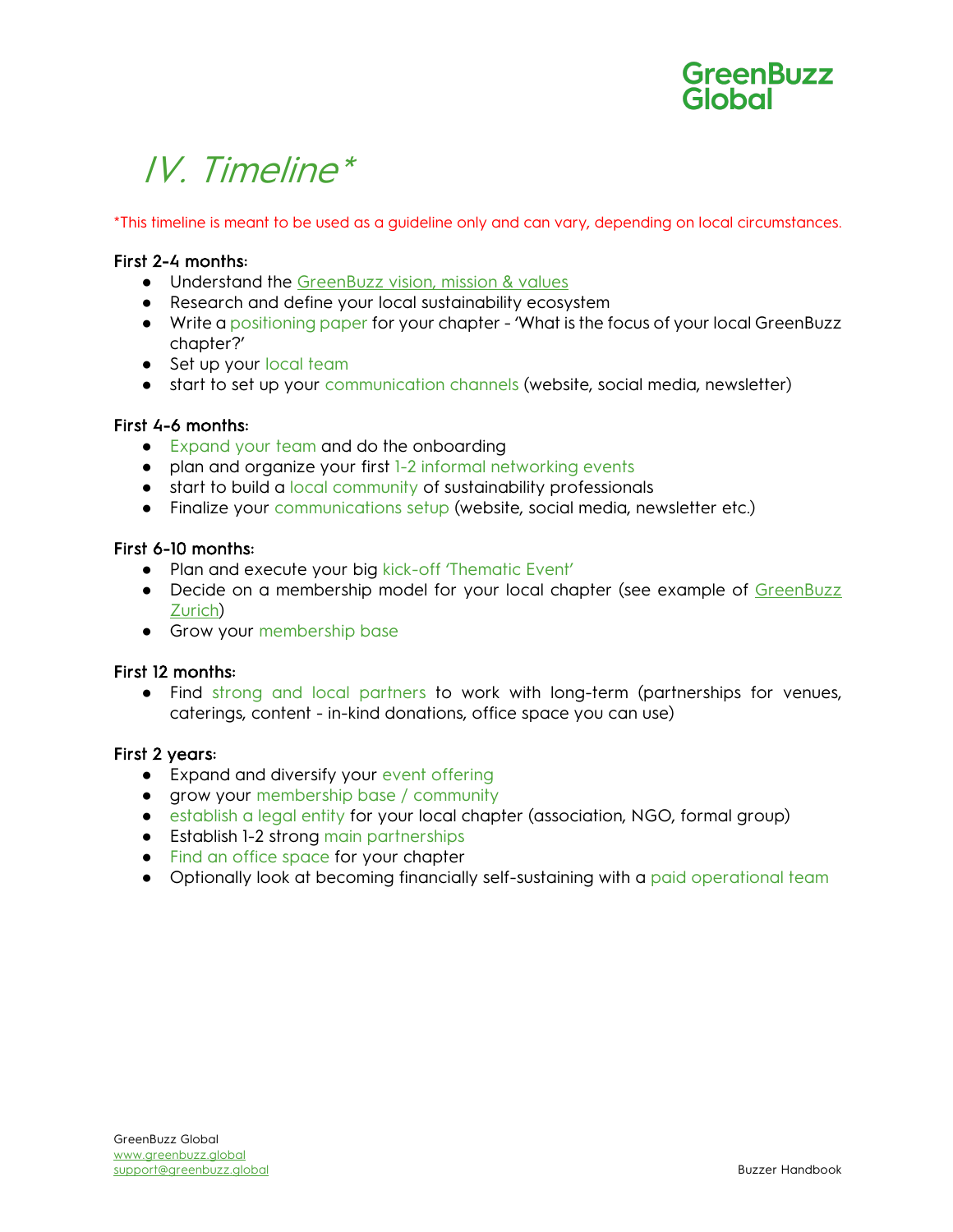## IV. Local to Global: Collaboration & Coordination between GreenBuzz **Chapters**

GreenBuzz Global is the *mother chapter* and combines all local subchapters under its umbrella. The local GreenBuzz chapters generally have much freedom in the building of their teams, the focus of their chapter, the execution and type of events they hold and so forth. However, it is mandatory that all GreenBuzz chapters follow the same mission, vision and embody the same values.

There are several ways in which the local chapters are connected to each other and to GreenBuzz Global:

#### Communication:

- Monthly calls (in the beginning)

Monthly calls are a way for chapters to keep in touch and support each other, by sharing ideas and experiences. Participation at these monthly calls is optional, but recommended, especially in the beginning. They are usually set up and led by GreenBuzz Global but can also be led by local chapters.

- Global Newsletter (TBD)

In the monthly Global Newsletter, the activities and news of all GreenBuzz chapters are shared with our global community.

- Slack Channel (TBC)

The Global Slack Channel is an easy and quick way for all employees and volunteers of the GreenBuzz local chapters to stay in touch.

- Global website

The Global website highlights and links to all local GreenBuzz chapters and promotes their activities / events.

#### Global Community Programs & Events:

- Global Events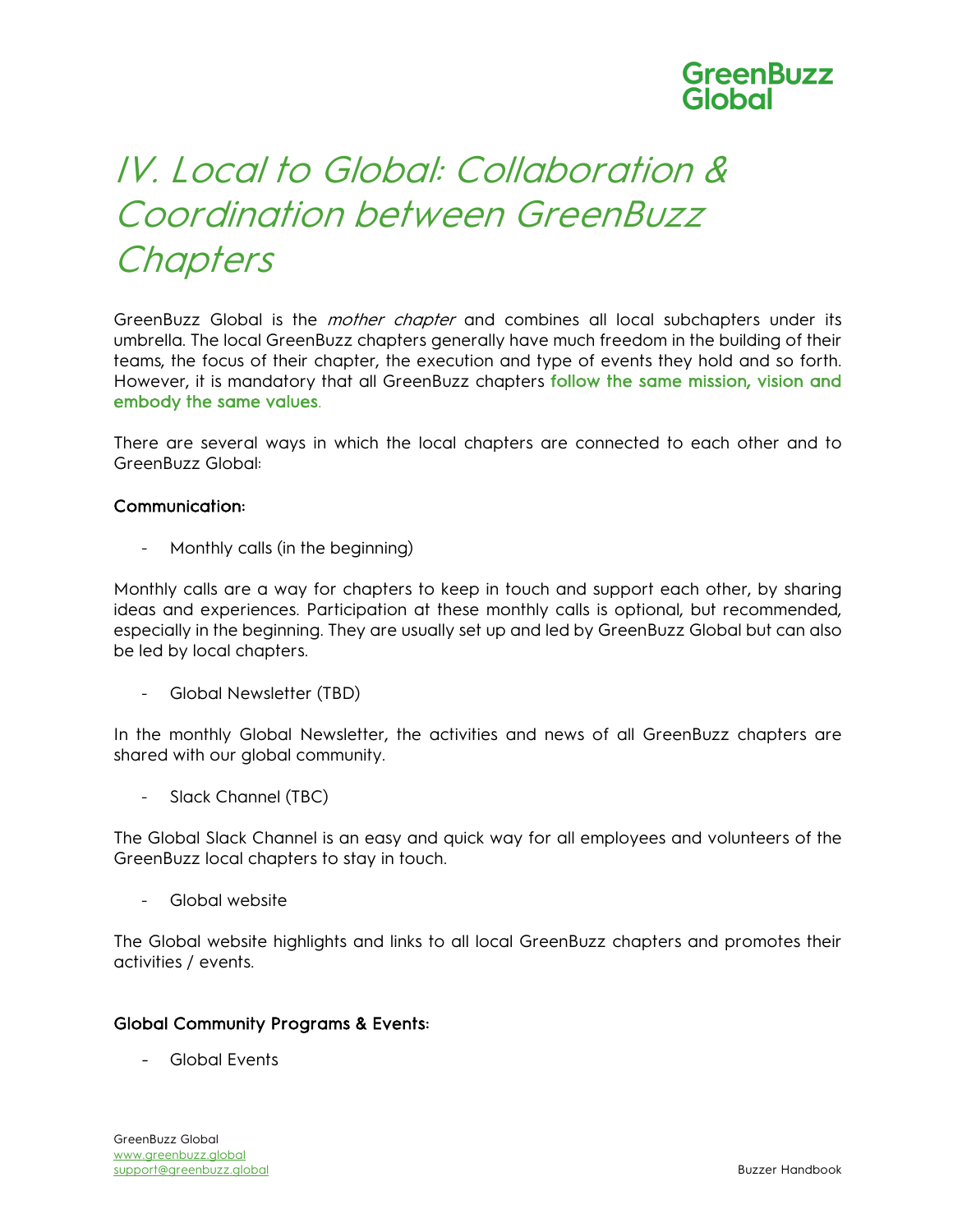

Global Events, i.e. events that target the global community rather than local ones, are held online on Zoom on a bi-annual basis. The local chapters take turns in taking the lead / organizing the global events.

- Database for and with all GreenBuzz members

In construction.

- Mentorship Program

Coming soon.

## V. Support from GreenBuzz Global

GreenBuzz Global connects the local communities, provides basic support and creates a global network of sustainability professionals. This is the support you can expect from the GreenBuzz Global team:

- Experience and knowledge sharing about how to run a GreenBuzz chapter, how to run successful events, how to build a community etc. Many of the processes are documented in guides and templates and will be helpful in setting up your first event or communication. Links to these documents in VI: Guides & Templates;
- Support calls with the Global team if you need help, advice in setting up or developing your local chapter, defining your strategy or in case you just want to brainstorm or share an idea;
- Communications support to expand your reach: Communicating about your events and activities through the Global channels will help to drive more community members to your local chapter;
- Support in finding team members: The existing GreenBuzz Global network can help to find new team members for your chapter by posting job advertisements on social media or in their newsletter;
- Get access to the global GreenBuzz network: Get inspired by other chapters (Get tips on best practices, well working event formats or topics, etc.) by joining the monthly calls, reading the newsletter and getting involved in the GreenBuzz Global community.